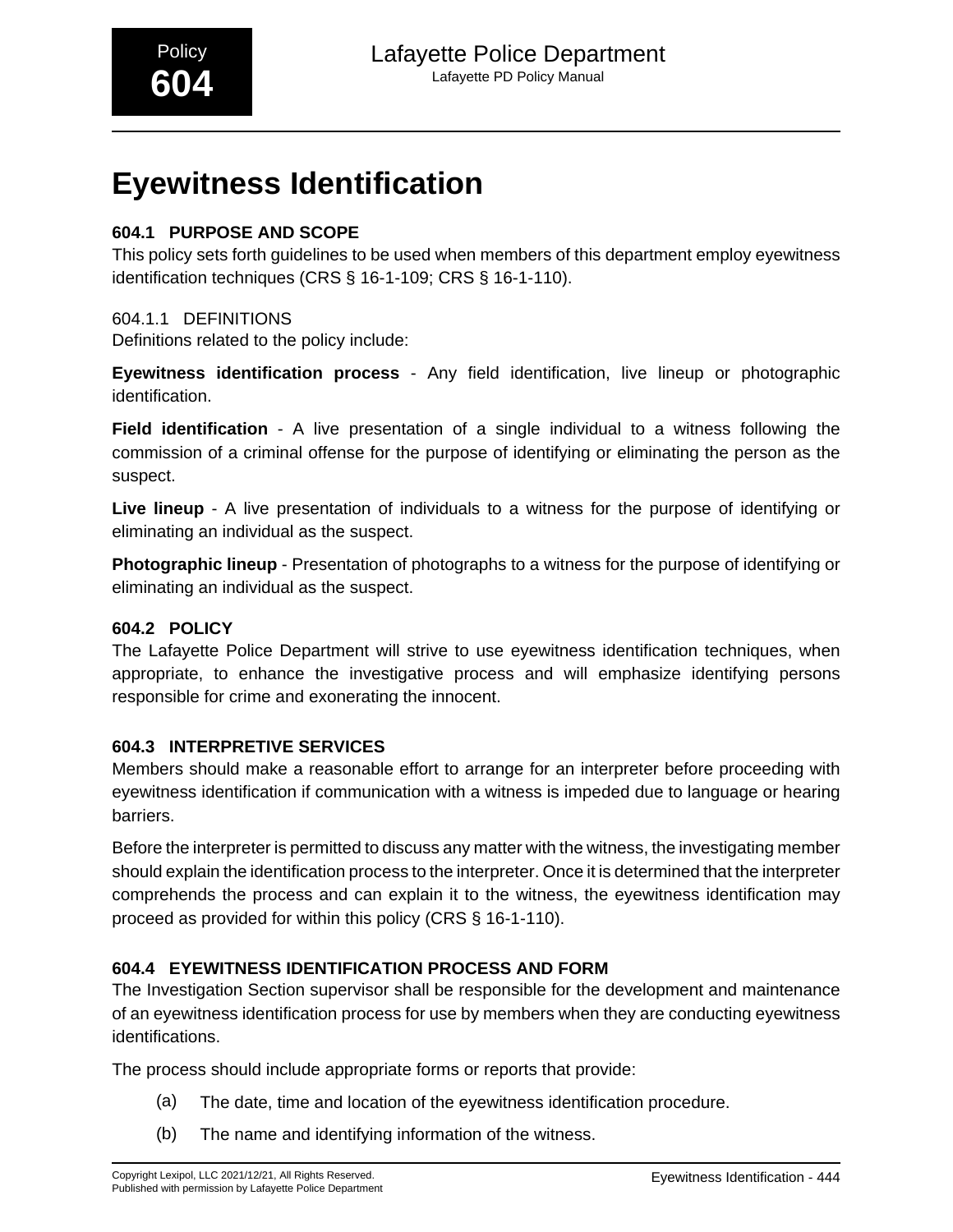Lafayette PD Policy Manual

### Eyewitness Identification

- (c) The name of the person administering the identification procedure.
- (d) If applicable, the names of all of the individuals present during the identification procedure.
- (e) An instruction to the witness that it is as important to exclude innocent persons as it is to identify a perpetrator.
- (f) An instruction to the witness that the perpetrator may or may not be among those presented and that the witness is not obligated to make an identification (CRS § 16-1-109).
- (g) If the identification process is a photographic or live lineup, an instruction to the witness that the perpetrator may not appear exactly as he/she did on the date of the incident.
- (h) An instruction to the witness that the investigation will continue regardless of whether an identification is made by the witness (CRS § 16-1-109).
- (i) A signature line where the witness acknowledges that he/she understands the identification procedures and instructions.
- (j) A statement from the witness in the witness's own words describing how certain he/ she is of the identification or non-identification. This statement should be taken at the time of the identification procedure.

The process and related forms should be reviewed at least annually and modified when necessary (CRS § 16-1-109).

# **604.5 EYEWITNESS IDENTIFICATION**

Members are cautioned not to, in any way, influence a witness as to whether any subject or photo presented in a lineup is in any way connected to the case (CRS § 16-1-110). Members should avoid mentioning that:

- The individual was apprehended near the crime scene.
- The evidence points to the individual as the suspect.
- Other witnesses have identified, or failed to identify, the individual as the suspect.

In order to avoid undue influence, witnesses should view suspects or a lineup individually and outside the presence of other witnesses. Witnesses should be instructed to avoid discussing details of the incident or of the identification process with other witnesses.

Whenever feasible, the eyewitness identification procedure should be audio and/or video recorded and the recording should be retained according to current evidence procedures.

### **604.6 DOCUMENTATION**

A thorough description of the eyewitness process and the results of any eyewitness identification should be documented in the case report (CRS § 16-1-109).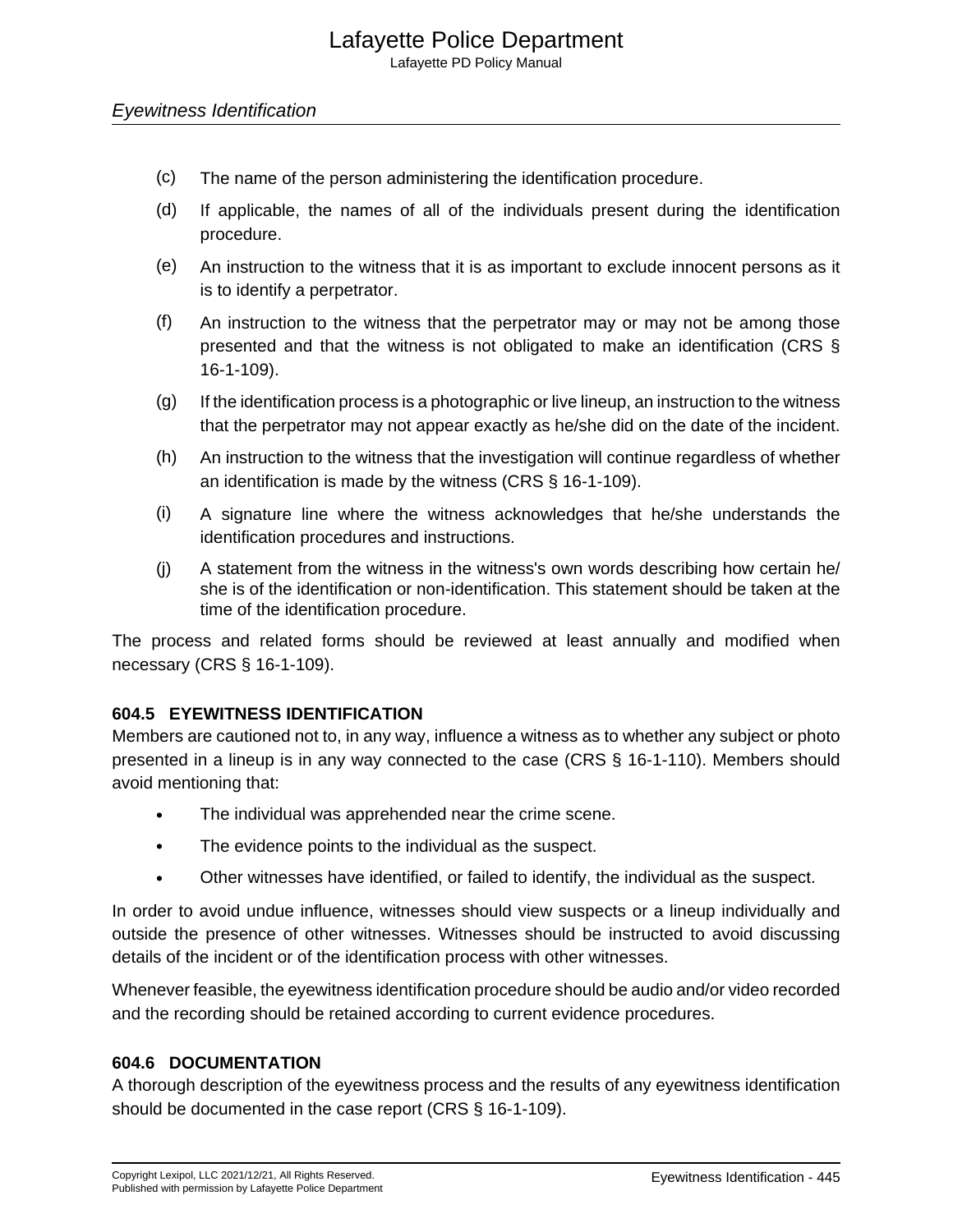# Lafayette Police Department

Lafayette PD Policy Manual

# Eyewitness Identification

If a photographic lineup is utilized, a copy of the photographic lineup presented to the witness should be included in the case report. In addition, the order in which the photographs were presented to the witness should be documented in the case report.

### 604.6.1 REPORTING TO COLORADO DIVISION OF CRIMINAL JUSTICE

The following statistical data regarding field identifications shall be reported to the Colorado Division of Criminal Justice as required by CRS § 24-31-903 (see the Records Section Procedures Policy) (CRS § 16-1-109):

- (a) Date, time, and location
- (b) Gender, age, and race of the subject and any eyewitness
- (c) Alleged crime
- (d) Outcome of the show-up

### **604.7 PHOTOGRAPHIC AND LIVE LINEUP CONSIDERATIONS**

When practicable, the member presenting the lineup should not be involved in the investigation of the case or know the identity of the suspect. In no case should the member presenting a lineup to a witness know which photograph or person in the lineup is being viewed by the witness. Techniques to achieve this include randomly numbering photographs, shuffling folders or using a computer program to order the persons in the lineup (CRS § 16-1-109).

Individuals in the lineup should reasonably match the description of the perpetrator provided by the witness and should bear similar characteristics to avoid causing any person to unreasonably stand out. In cases involving multiple suspects, a separate lineup should be conducted for each suspect. The suspects should be placed in a different order within each lineup (CRS § 16-1-109).

The member presenting the lineup to a witness should do so sequentially (i.e., show the witness one person at a time) and not simultaneously. The witness should view all persons in the lineup.

A live lineup should only be used before criminal proceedings have been initiated against the suspect. If there is any question as to whether any criminal proceedings have begun, the investigating member should contact the appropriate prosecuting attorney before proceeding.

### **604.8 FIELD IDENTIFICATION CONSIDERATIONS**

Field identifications, also known as field elimination show-ups or one-on-one identifications, may be helpful in certain cases, where exigent circumstances make it impracticable to conduct a photo or live lineup identifications. A field elimination or show-up identification should not be used when independent probable cause exists to arrest a suspect. In such cases a live or photo lineup is the preferred course of action if eyewitness identification is contemplated.

When initiating a field identification, the member should observe the following guidelines:

- (a) Obtain a complete description of the suspect from the witness.
- (b) Assess whether a witness should be included in a field identification process by considering: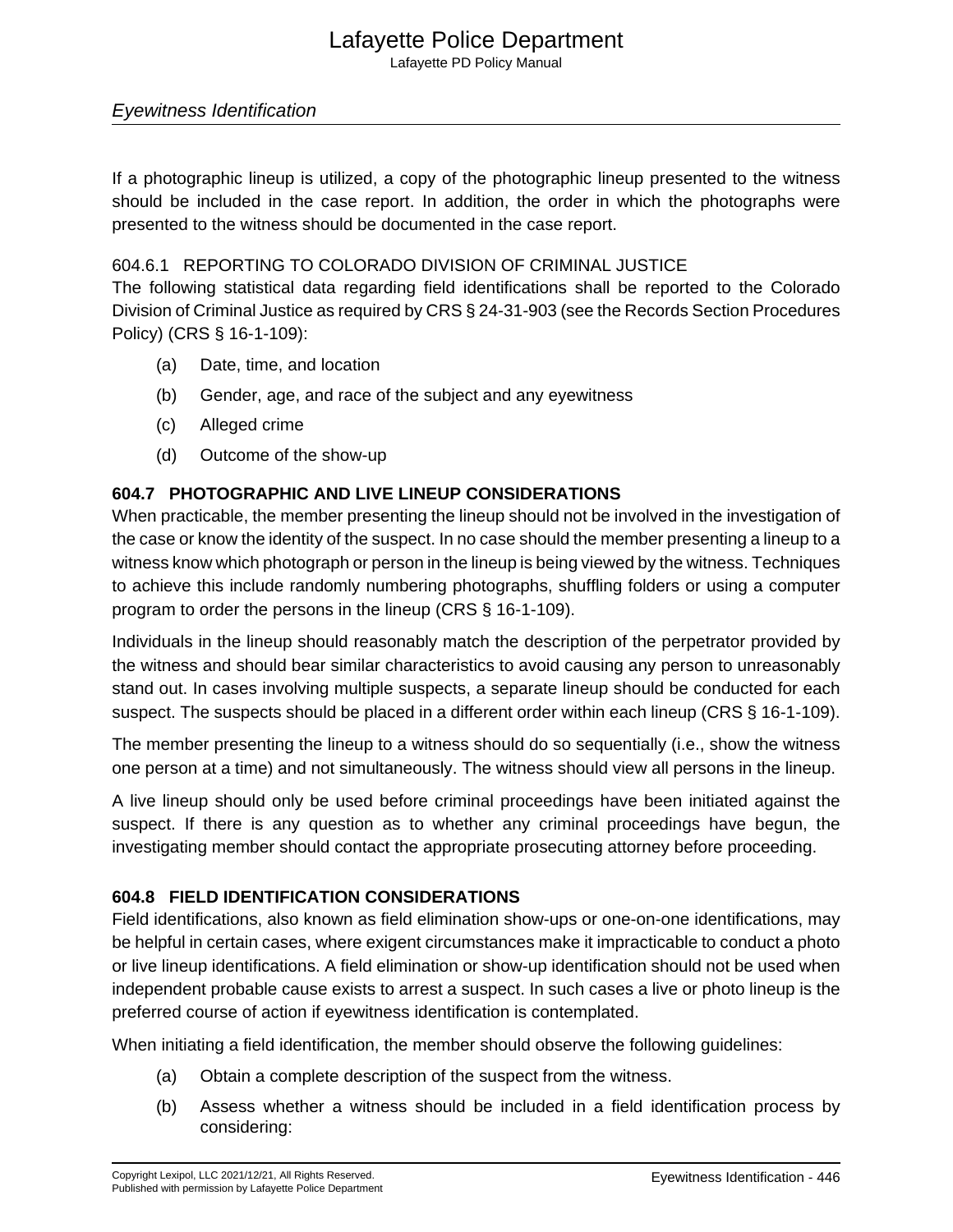# Lafayette Police Department

Lafayette PD Policy Manual

### Eyewitness Identification

- 1. The length of time the witness observed the suspect.
- 2. The distance between the witness and the suspect.
- 3. Whether the witness could view the suspect's face.
- 4. The quality of the lighting when the suspect was observed by the witness.
- 5. Whether there were distracting noises or activity during the observation.
- 6. Any other circumstances affecting the witness's opportunity to observe the suspect.
- 7. The length of time that has elapsed since the witness observed the suspect.
- (c) If safe and practicable, the person who is the subject of the show-up shall not be handcuffed or in a patrol vehicle (CRS § 16-1-110).
- (d) When feasible, members should bring the witness to the location of the subject of the show-up, rather than bring the subject of the show-up to the witness.
- (e) The person who is the subject of the show-up should not be shown to the same witness more than once.
- (f) In cases involving multiple suspects, witnesses shall only be permitted to view the subjects of the show-up one at a time (CRS § 16-1-110).
- (g) The person who is the subject of the show-up shall not be required to put on clothing worn by the suspect, to speak words uttered by the suspect, or to perform other actions mimicking those of the suspect (CRS § 16-1-110).
- (h) If a witness positively identifies a subject of the show-up as the suspect, members should not conduct any further field identifications with other witnesses for that suspect. In such instances members should document the contact information for any additional witnesses for follow up, if necessary.

604.8.1 STATE FIELD IDENTIFICATION REQUIREMENTS

An officer conducting a field identification shall (CRS § 16-1-110):

- (a) Transport each witness separately to the location of the field identification.
- (b) Conduct the show-up in a well-lit location with an unobstructed view of the subject of the show-up.
- (c) Separate eyewitnesses from one another at the location of the show-up.
- (d) Provide verbal notification as required by CRS § 16-1-110(3)(d) to each witness prior to showing them the subject.
- (e) Ask the witness about their level of confidence when an identification is made and document the response in the witness's own words.
- (f) Take photographs or use a portable recorder to document the entire show-up procedure.

Field identifications shall only be used (CRS § 16-1-110):

(a) When a crime has been reported and: